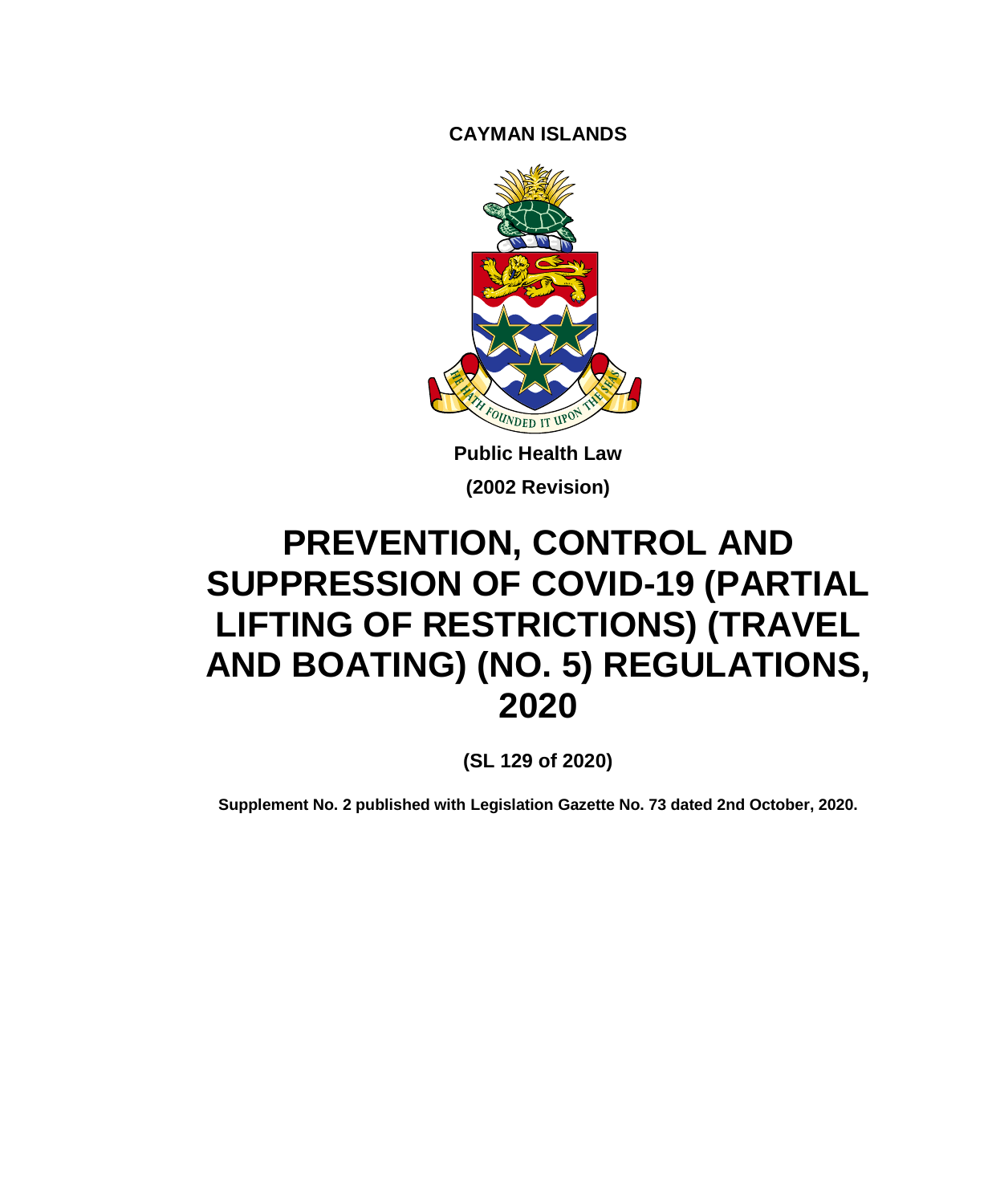# **PUBLISHING DETAILS**

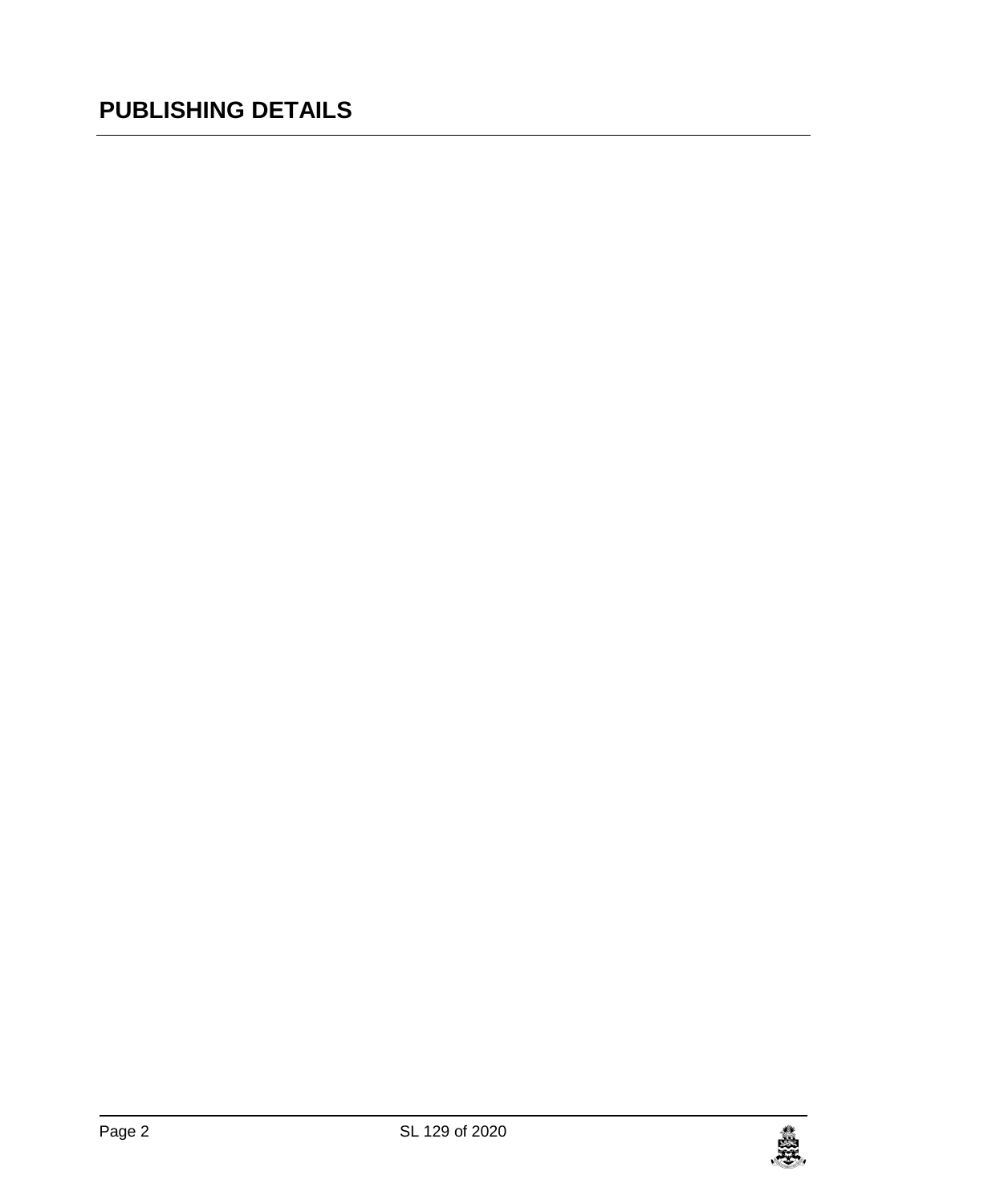# **CAYMAN ISLANDS**



**(2002 Revision)**

# **PREVENTION, CONTROL AND SUPPRESSION OF COVID-19 (PARTIAL LIFTING OF RESTRICTIONS) (TRAVEL AND BOATING) (NO. 5) REGULATIONS, 2020**

**(SL 129 of 2020)**

# **Arrangement of Regulations**

| Regulation      |                                                                                   | Page |
|-----------------|-----------------------------------------------------------------------------------|------|
| 1 <sub>1</sub>  |                                                                                   |      |
| 2.              |                                                                                   |      |
| 3 <sub>1</sub>  |                                                                                   |      |
| 4.              |                                                                                   |      |
| 5.              |                                                                                   |      |
| 6.              | Repeal of the Prevention, Control and Suppression of Covid-19 (Partial Lifting of |      |
| 7 <sub>1</sub>  |                                                                                   |      |
| <b>Schedule</b> |                                                                                   | 8    |

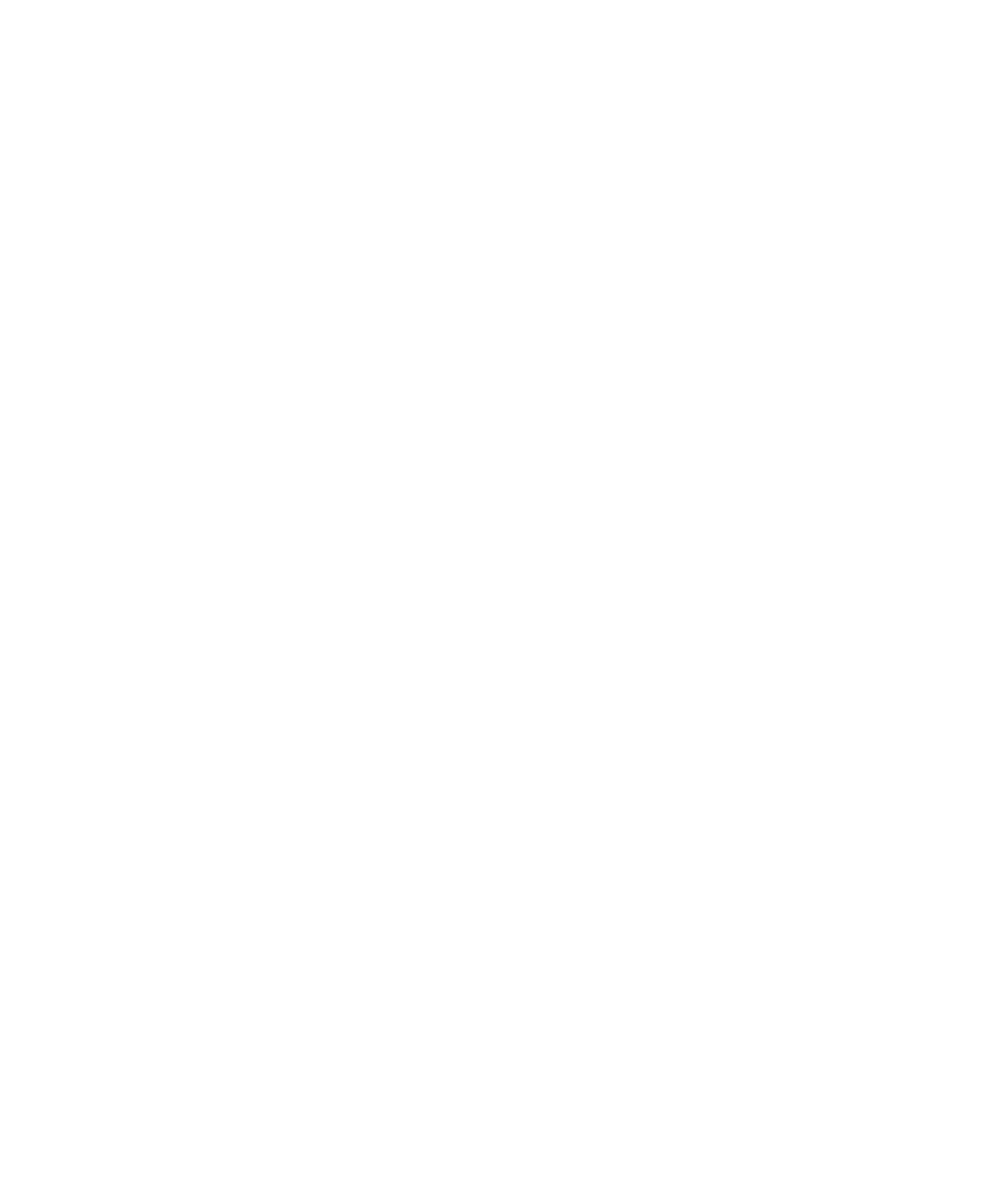# **CAYMAN ISLANDS**



**(2002 Revision)**

# **PREVENTION, CONTROL AND SUPPRESSION OF COVID-19 (PARTIAL LIFTING OF RESTRICTIONS) (TRAVEL AND BOATING) (NO. 5) REGULATIONS, 2020**

**(SL 129 of 2020)**

In exercise of the powers conferred by section 34 of the Public Health Law (2002 Revision) the Cabinet makes the following Regulations —

### <span id="page-4-0"></span>**1. Citation**

**1**. These Regulations may be cited as the Prevention, Control and Suppression of Covid-19 (Partial Lifting of Restrictions) (Travel and Boating) (No.5) Regulations, 2020.

### <span id="page-4-1"></span>**2. Definitions**

**2**. In these Regulations, "**waters**" means the waters of the territorial seas of the Islands.

### <span id="page-4-2"></span>**3. Travel between the Islands**

- **3**. (1) Subject to this regulation, any person may travel between the Islands by air transport or boat.
	- (2) A person who wishes to travel between the Islands shall be permitted to travel without being tested for the virus where the person —

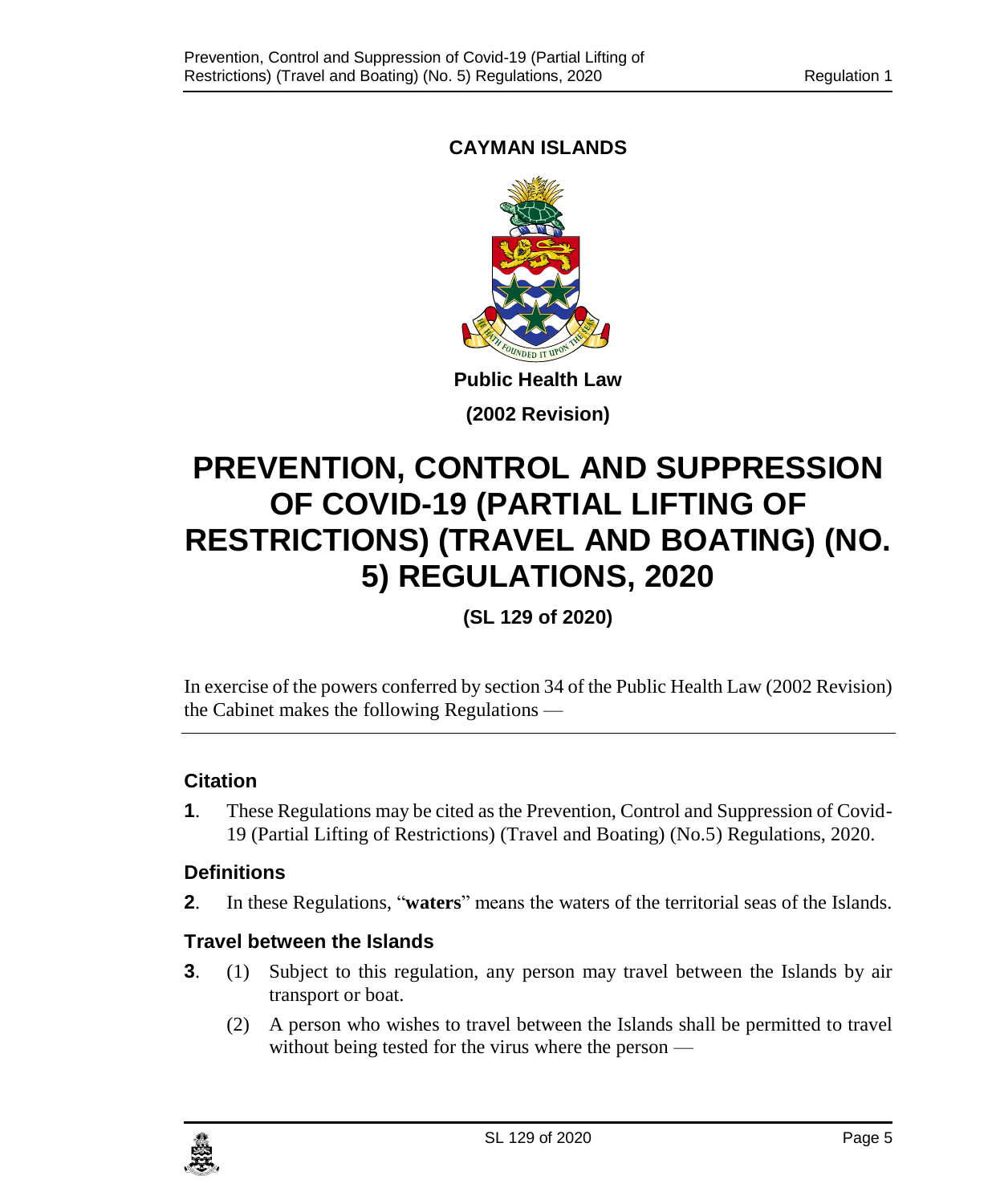- (a) has been in the Islands for at least fourteen days prior to the date of travel; and
- (b) is not showing any respiratory symptoms or symptoms of the virus.
- (3) A person who wishes to travel between the Islands and who has not been in the Islands for at least fourteen days prior to the date of travel shall —
	- (a) not less than forty-eight hours prior to travelling
		- (i) seek the approval of the Chief Officer of the Ministry of International Trade, Investment, Aviation and Maritime Affairs to travel; and
		- (ii) be tested for the virus; and
	- (b) only be permitted to travel after such test has been declared to be negative by the Medical Officer of Health.
- (4) A person who contravenes paragraph (2) or (3) commits an offence and is liable on conviction to a fine of one thousand dollars and to imprisonment for six months.

#### <span id="page-5-0"></span>**4. Conditions for use of boat in the waters**

- **4**. (1) Subject to this regulation a person may use a boat in the waters subject to the condition that the operator of the boat shall ensure that the boat only has on board at any time no more than five hundred persons or its legal capacity, whichever is lesser.
	- (2) A person shall not operate or manoeuvre a boat so as to congregate or gather with any other person on any other boat or vessel where the number of persons gathering exceeds five hundred persons.
	- (3) A person who contravenes paragraph (1) or (2) commits an offence and is liable on conviction to a fine of one thousand dollars and to imprisonment for six months.

#### <span id="page-5-1"></span>**5. Use of boat for fishing in the areas in the Schedule**

- **5**. (1) Notwithstanding regulation 3 of the *Control of Covid-19 (No.2) Regulations, 2020* and subject to this regulation a person may use a boat only for the purpose of fishing in the areas specified in the Schedule subject to the following conditions —
	- (a) the operator of the boat shall possess clearance to leave the waters issued by the Customs and Border Control Service;
	- (b) the operator of the boat shall ensure that the boat only has on board at any time no more than twenty-five persons or its legal capacity, whichever is lesser; and
	- (c) the operator of the boat shall ensure that the operator and the persons on board the boat return to the Islands no later than forty-eight hours after the commencement of the outward journey.

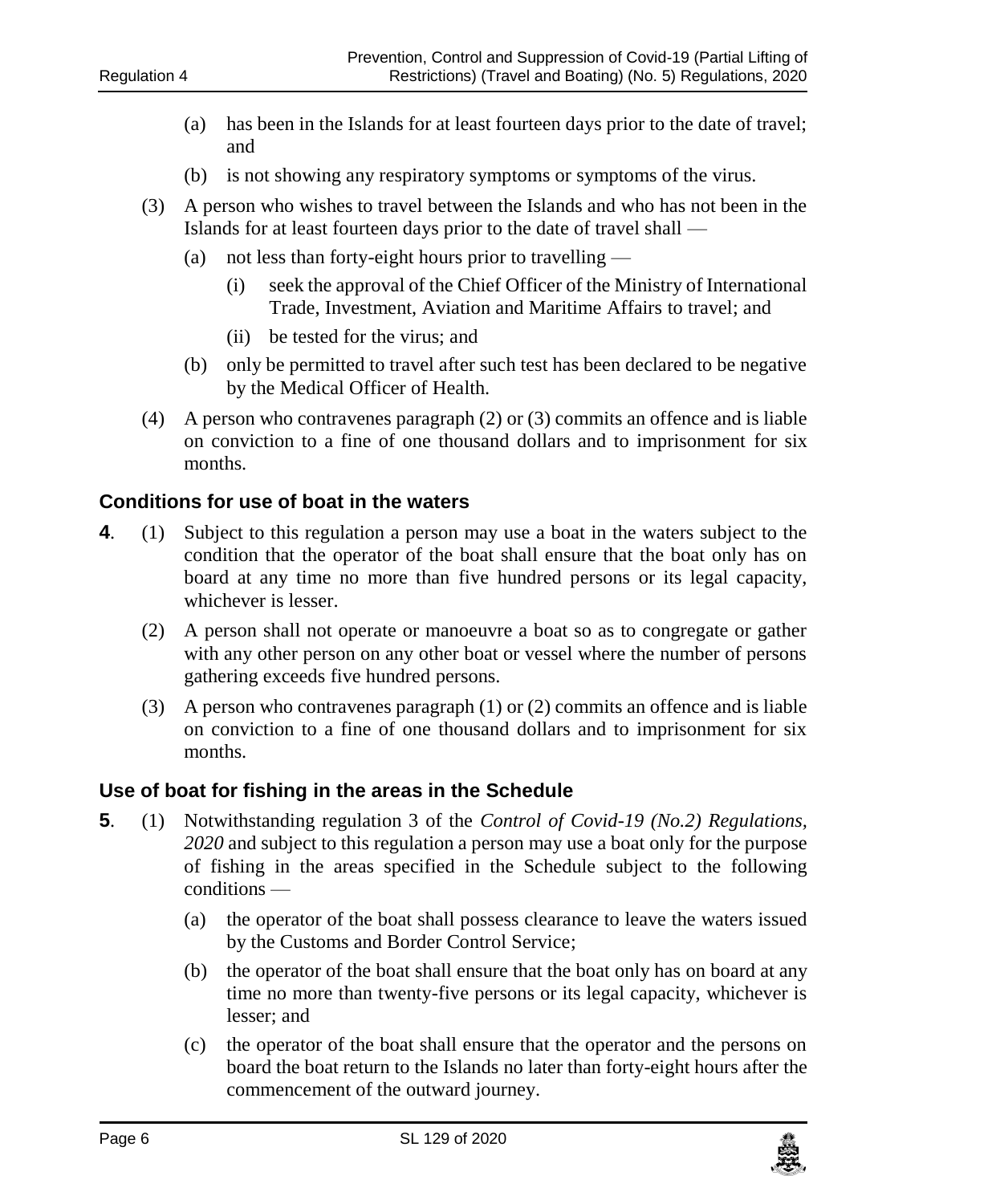- (2) Notwithstanding paragraph (1), a person who used, or was on board, a boat referred to in this regulation —
	- (a) shall comply with the directions of the Medical Officer of Health with regard to isolation and any additional health monitoring for the purposes of preventing, controlling or suppressing the spread of the virus; and
	- (b) who shows respiratory symptoms or symptoms of the virus shall be managed at a place and in such manner as specified by the Medical Officer of Health,

until the Medical Officer of Health determines that the person is no longer a health risk to the public.

- (3) A person shall not operate or manoeuvre a boat in the areas specified in the Schedule so as to congregate or gather with any other person on any other boat or vessel where the number of persons gathering exceeds twenty-five persons.
- (4) Notwithstanding paragraph (3), an operator shall declare to the Medical Officer of Health where that operator's boat had on board any other person, other than a person in respect of whom that operator received the clearance referred to in paragraph (1).
- (5) A person who contravenes paragraph  $(1)$ ,  $(2)$ ,  $(3)$  or  $(4)$  commits an offence and is liable on conviction to a fine of one thousand dollars and to imprisonment for six months.

## <span id="page-6-0"></span>**6. Repeal of the Prevention, Control and Suppression of Covid-19 (Partial Lifting of Restrictions) (Travel and Boating) (No.4) Regulations, 2020**

**6**. The *Prevention, Control and Suppression of Covid-19 (Partial Lifting of Restrictions) (Travel and Boating) (No.4) Regulations, 2020* are repealed*.*